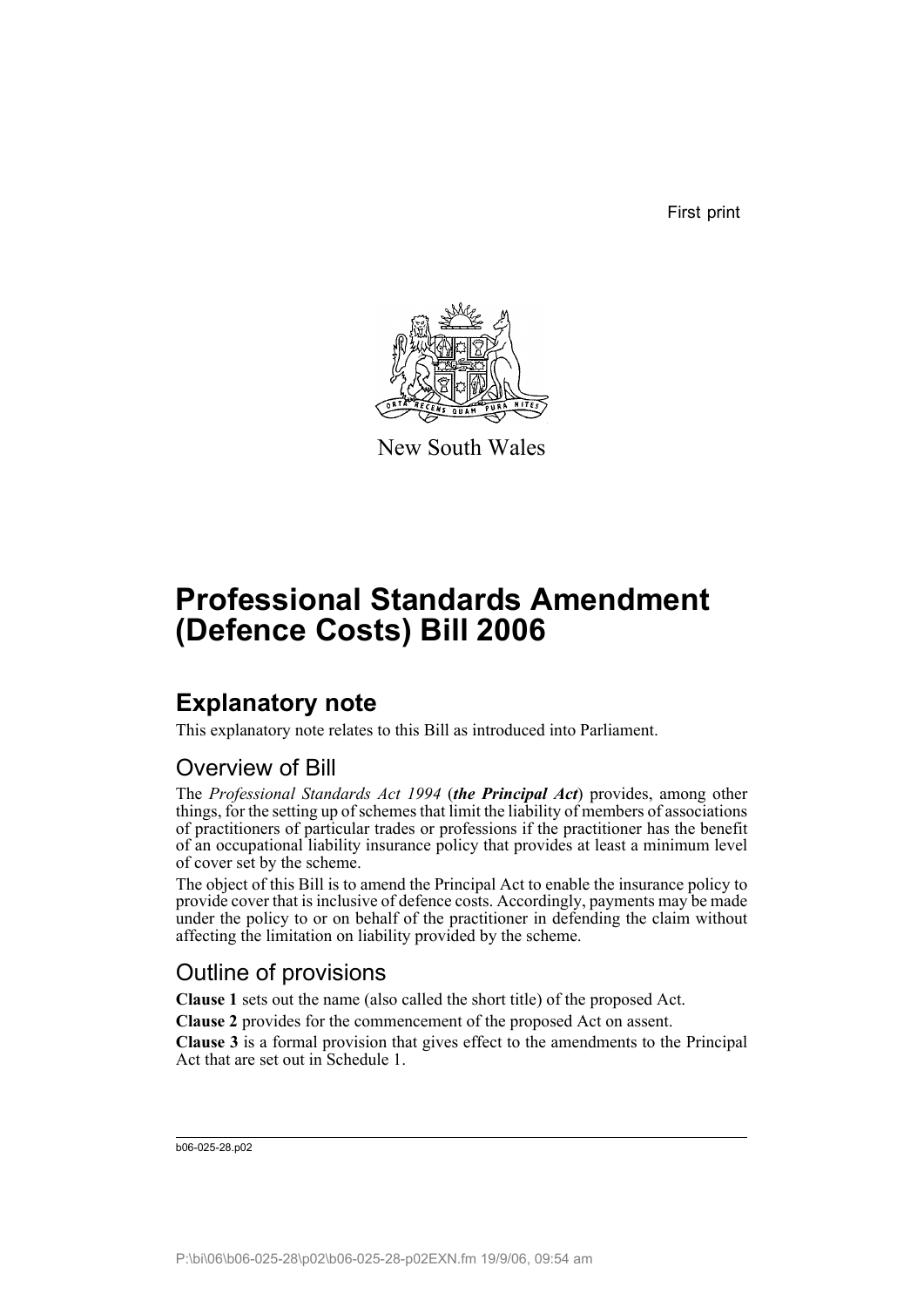Explanatory note

**Clause 4** provides for the repeal of the proposed Act after all the amendments made by the proposed Act have commenced. Once the amendments have commenced the proposed Act will be spent and section 30 of the *Interpretation Act 1987* provides that the repeal of an amending Act does not affect the amendments made by that Act.

#### **Schedule 1 Amendments**

**Schedule 1 [1]** inserts a definition of *costs* into the Principal Act. The term is relevant to the concepts of damages and defence costs used in the Principal Act (as proposed to be amended by this Bill).

**Schedule 1 [2]** substitutes the definition of *damages* in the Principal Act to clarify the meaning of that term in the Principal Act and, in particular, to include in that meaning interest on costs ordered to be paid in connection with an award of damages.

**Schedule 1 [3]** inserts proposed section 4 (1A) into the Principal Act to ensure that references in the Act to an occupational liability insurance policy extend to a policy that provides cover that is inclusive of defence costs. (Such references appear in sections 21, 22 and 23 of the Principal Act.)

**Schedule 1 [4]–[8]** amend sections 21–23 of the Principal Act as a consequence of the insertion of proposed section 4 (1A) (see **Schedule 1 [3]**) and to omit certain words that are redundant in light of section 28 (2) of the Principal Act. (See also the proposed amendment to section 28 (2) by **Schedule 1 [10]**).

**Schedule 1 [9]** inserts proposed section 26A into the Principal Act. Section 26A makes it clear that although a defence costs inclusive insurance policy may (as compared with one that is not defence costs inclusive) reduce the amount available to be paid under the policy to a scheme participant's client in respect of a claim, this does not lower the cap on the scheme participant's liability to the client. The scheme participant will continue to be liable to the client for any difference between the amount payable to the client under the policy and the amount of the cap.

**Schedule 1 [10]** amends section 28 (2) of the Principal Act to ensure that it has the same effect as words that are omitted from sections 21–23 as a consequence of the amendment of those sections by **Schedule 1 [4]–[8]**.

**Schedule 1 [11]** enables savings and transitional regulations to be made consequent on the enactment of the proposed amendments.

**Schedule 1 [12]** inserts provisions into the Principal Act that, in certain circumstances, validate schemes approved before the commencement of the proposed amendments and related matters.

Explanatory note page 2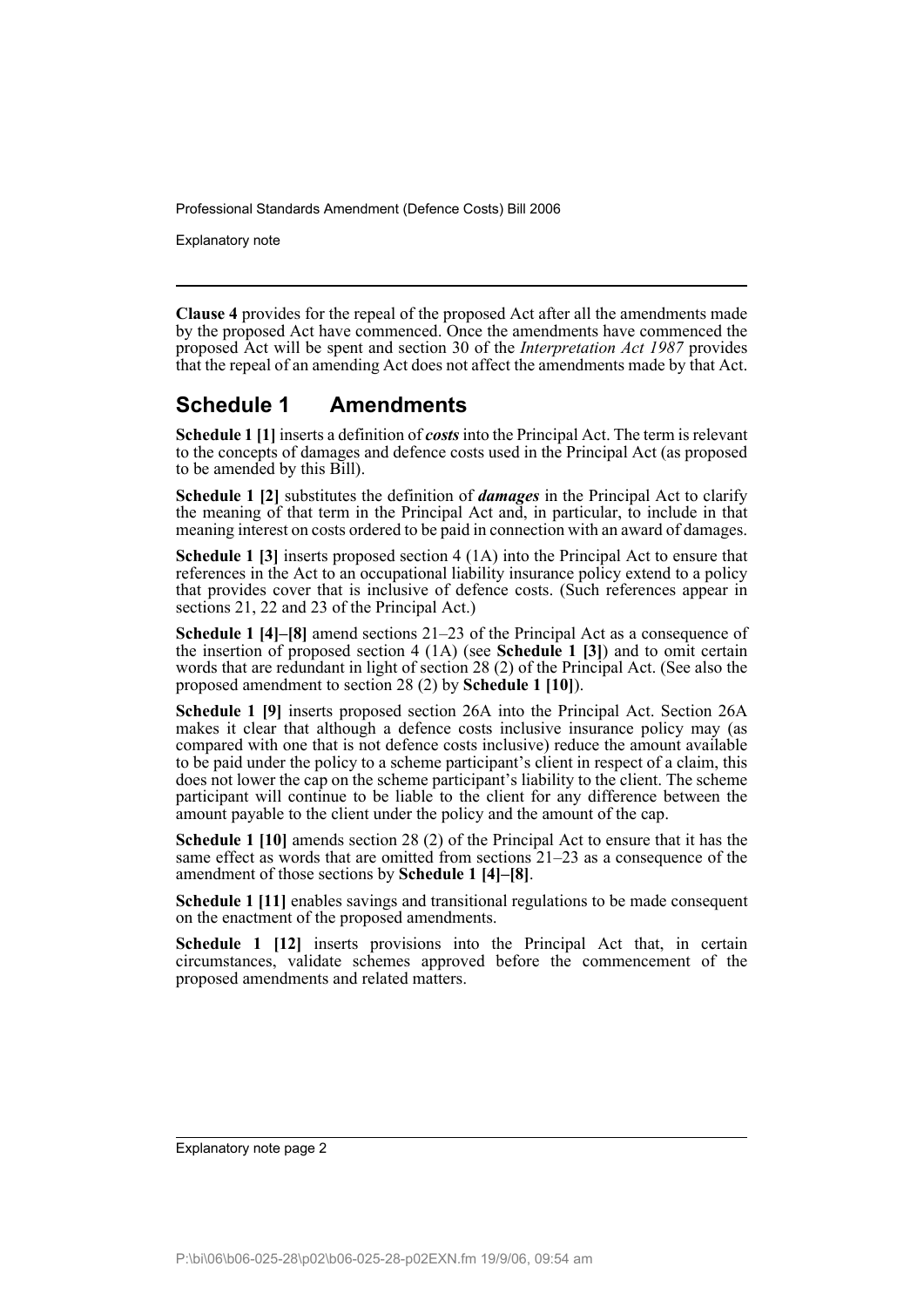First print



New South Wales

# **Professional Standards Amendment (Defence Costs) Bill 2006**

## **Contents**

|                                                    | Page          |
|----------------------------------------------------|---------------|
| Name of Act                                        |               |
| Commencement                                       |               |
| Amendment of Professional Standards Act 1994 No 81 | 2             |
| Repeal of Act                                      | $\mathcal{P}$ |
| Schedule 1 Amendments                              |               |
|                                                    |               |

b06-025-28.p02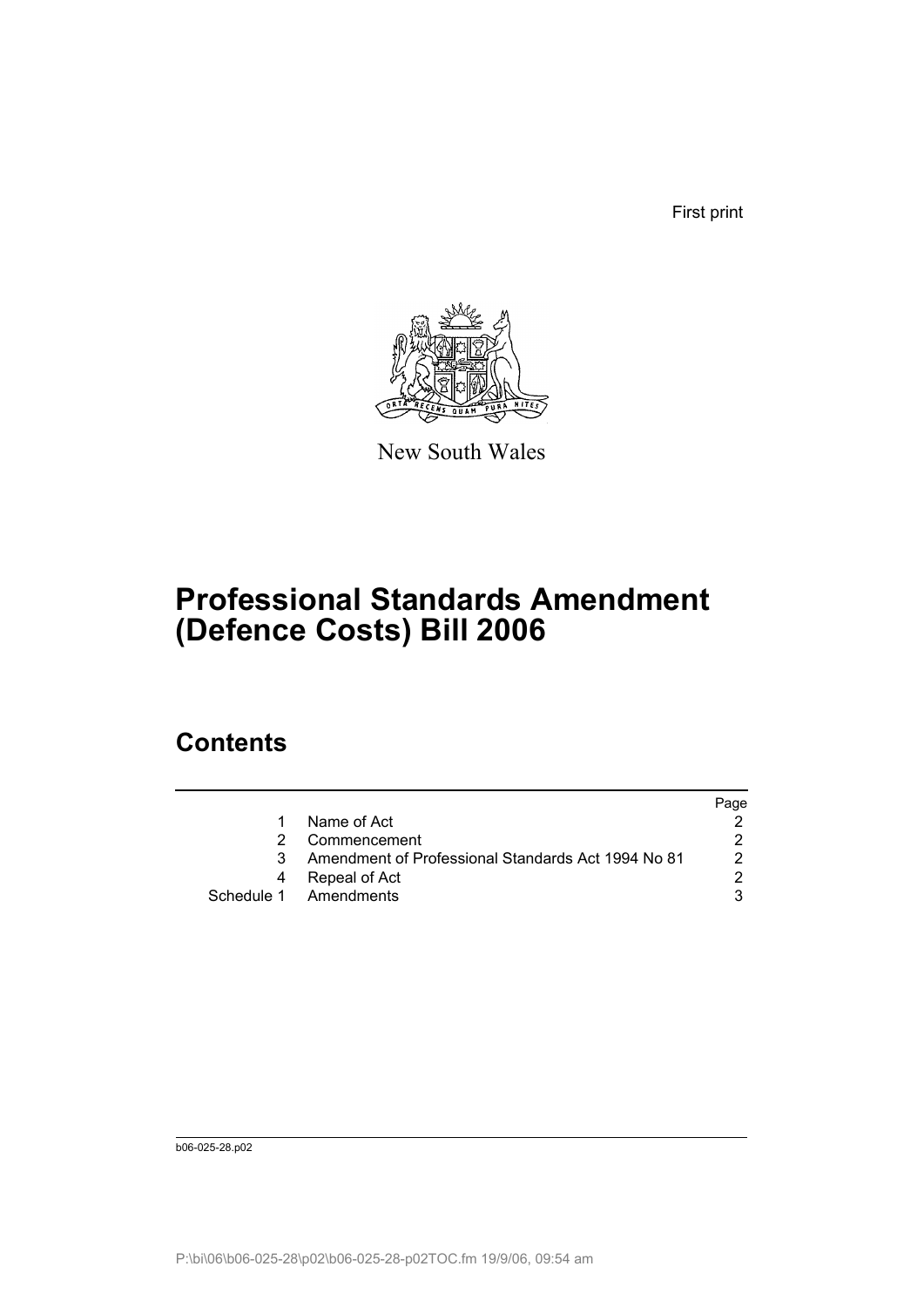Contents

Page

Contents page 2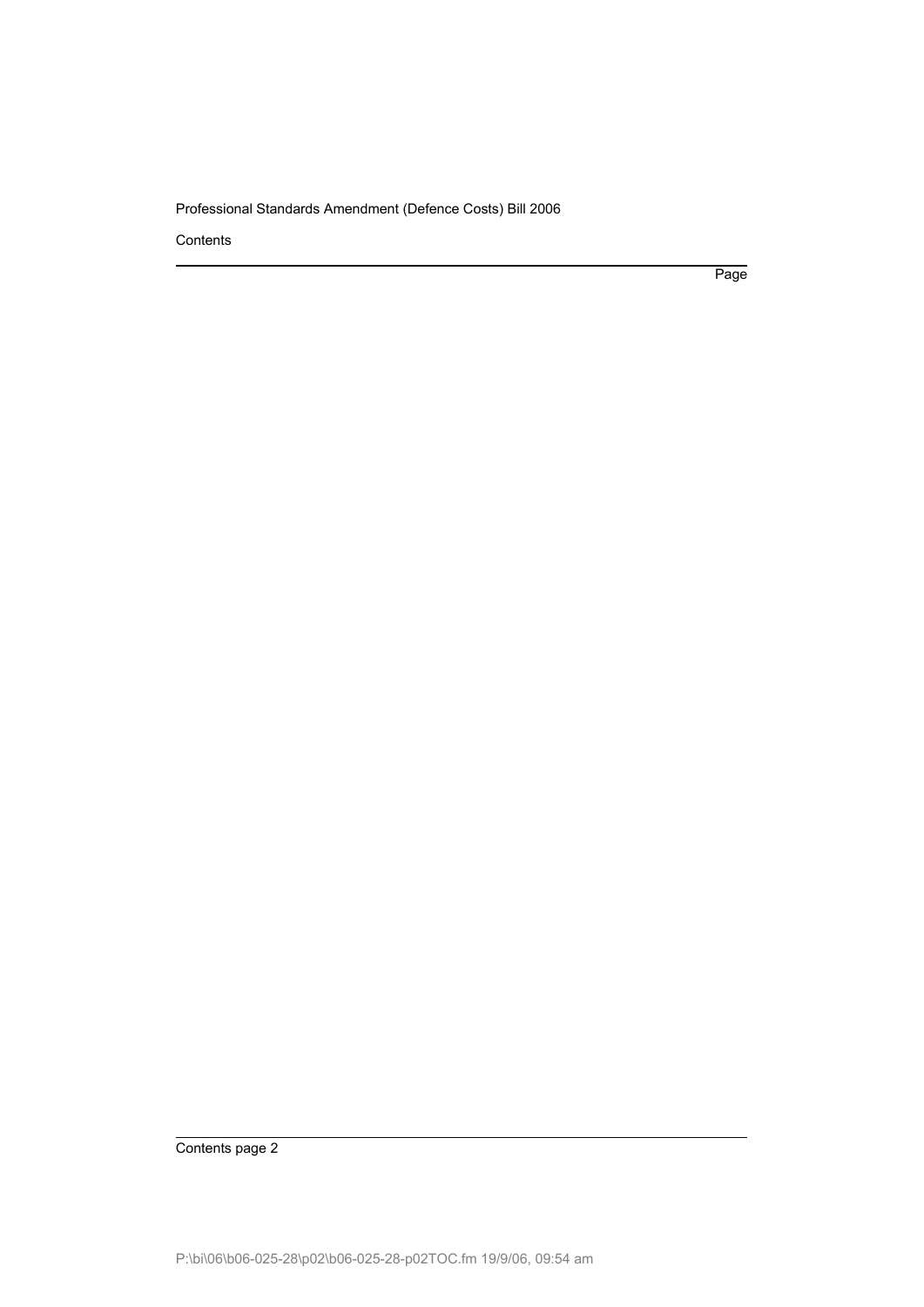

New South Wales

## **Professional Standards Amendment (Defence Costs) Bill 2006**

No , 2006

#### **A Bill for**

An Act to amend the *Professional Standards Act 1994* with respect to schemes that limit the occupational liability of members of occupational associations.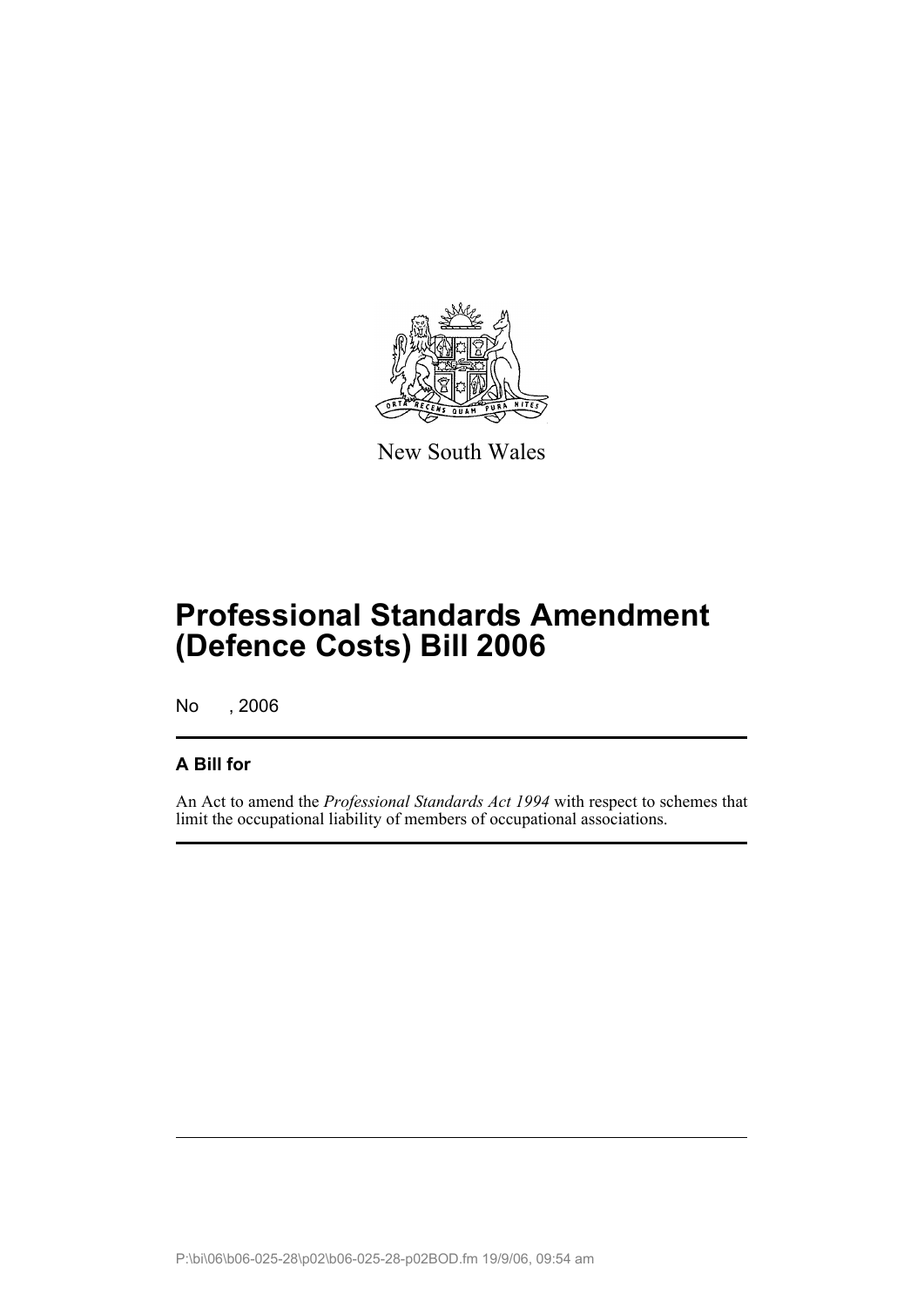| The Legislature of New South Wales enacts: |  | $\mathbf{1}$                                                                                                                                                                                                                                                                                                                                                                                                                             |
|--------------------------------------------|--|------------------------------------------------------------------------------------------------------------------------------------------------------------------------------------------------------------------------------------------------------------------------------------------------------------------------------------------------------------------------------------------------------------------------------------------|
| <b>Name of Act</b><br>1                    |  | $\overline{2}$                                                                                                                                                                                                                                                                                                                                                                                                                           |
| Act 2006.                                  |  | 3<br>4                                                                                                                                                                                                                                                                                                                                                                                                                                   |
| <b>Commencement</b><br>$\mathbf{2}$        |  | 5                                                                                                                                                                                                                                                                                                                                                                                                                                        |
| This Act commences on assent.              |  | 6                                                                                                                                                                                                                                                                                                                                                                                                                                        |
| 3                                          |  | $\overline{7}$                                                                                                                                                                                                                                                                                                                                                                                                                           |
| Schedule 1.                                |  | 8<br>9                                                                                                                                                                                                                                                                                                                                                                                                                                   |
| <b>Repeal of Act</b>                       |  | 10                                                                                                                                                                                                                                                                                                                                                                                                                                       |
| (1)<br>commences.                          |  | 11<br>12                                                                                                                                                                                                                                                                                                                                                                                                                                 |
| (2)                                        |  | 13<br>14                                                                                                                                                                                                                                                                                                                                                                                                                                 |
| 4                                          |  | This Act is the <i>Professional Standards Amendment (Defence Costs)</i><br>Amendment of Professional Standards Act 1994 No 81<br>The <i>Professional Standards Act 1994</i> is amended as set out in<br>This Act is repealed on the day following the day on which this Act<br>The repeal of this Act does not, because of the operation of section 30<br>of the <i>Interpretation Act 1987</i> , affect any amendment made by this Act. |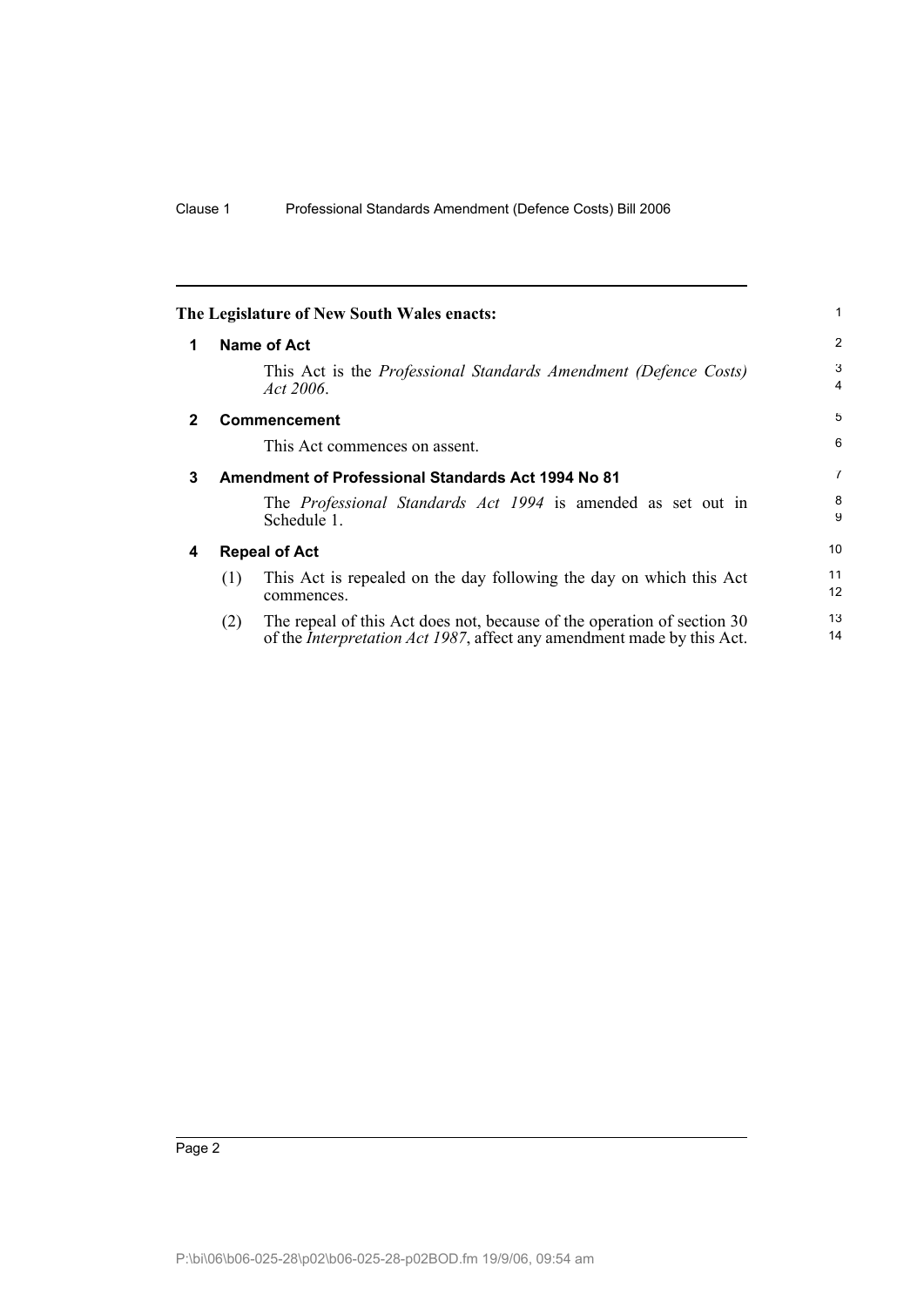Amendments Schedule 1

(Section 3)

1

2

**Schedule 1 Amendments**

| [1] | <b>Section 4 Definitions</b>  |     |                                                                                                                                                                                                                                                                                                                      | 3                          |
|-----|-------------------------------|-----|----------------------------------------------------------------------------------------------------------------------------------------------------------------------------------------------------------------------------------------------------------------------------------------------------------------------|----------------------------|
|     |                               |     | Insert in alphabetical order in section $4(1)$ :                                                                                                                                                                                                                                                                     | 4                          |
|     |                               |     | costs includes fees, charges, disbursements and expenses.                                                                                                                                                                                                                                                            | 5                          |
| [2] |                               |     | Section 4 (1), definition of "damages"                                                                                                                                                                                                                                                                               | 6                          |
|     |                               |     | Omit the definition. Insert instead:                                                                                                                                                                                                                                                                                 | $\overline{7}$             |
|     | <i>damages</i> means:         |     |                                                                                                                                                                                                                                                                                                                      | 8                          |
|     |                               | (a) | damages awarded in respect of a claim or counter-claim or<br>claim by way of set-off, and                                                                                                                                                                                                                            | 9<br>10                    |
|     |                               | (b) | costs in or in relation to the proceedings ordered to be paid<br>in connection with such an award (other than costs<br>incurred in enforcing a judgment or incurred on an appeal<br>made by a defendant), and                                                                                                        | 11<br>12<br>13<br>14       |
|     |                               | (c) | any interest payable on the amount of those damages or<br>costs.                                                                                                                                                                                                                                                     | 15<br>16                   |
| [3] | Section 4 (1A)                |     |                                                                                                                                                                                                                                                                                                                      | 17                         |
|     | Insert after section $4(1)$ : |     |                                                                                                                                                                                                                                                                                                                      | 18                         |
|     | (1A)                          | to: | A reference in this Act to the amount payable under an insurance<br>policy in respect of an occupational liability includes a reference                                                                                                                                                                              | 19<br>20<br>21             |
|     |                               | (a) | defence costs payable in respect of a claim, or notification<br>that may lead to a claim (other than reimbursement of the<br>defendant for time spent in relation to the claim), but only<br>if those costs are payable out of the one sum insured under<br>the policy in respect of the occupational liability, and | 22<br>23<br>24<br>25<br>26 |
|     |                               | (b) | the amount payable under or in relation to the policy by<br>way of excess.                                                                                                                                                                                                                                           | 27<br>28                   |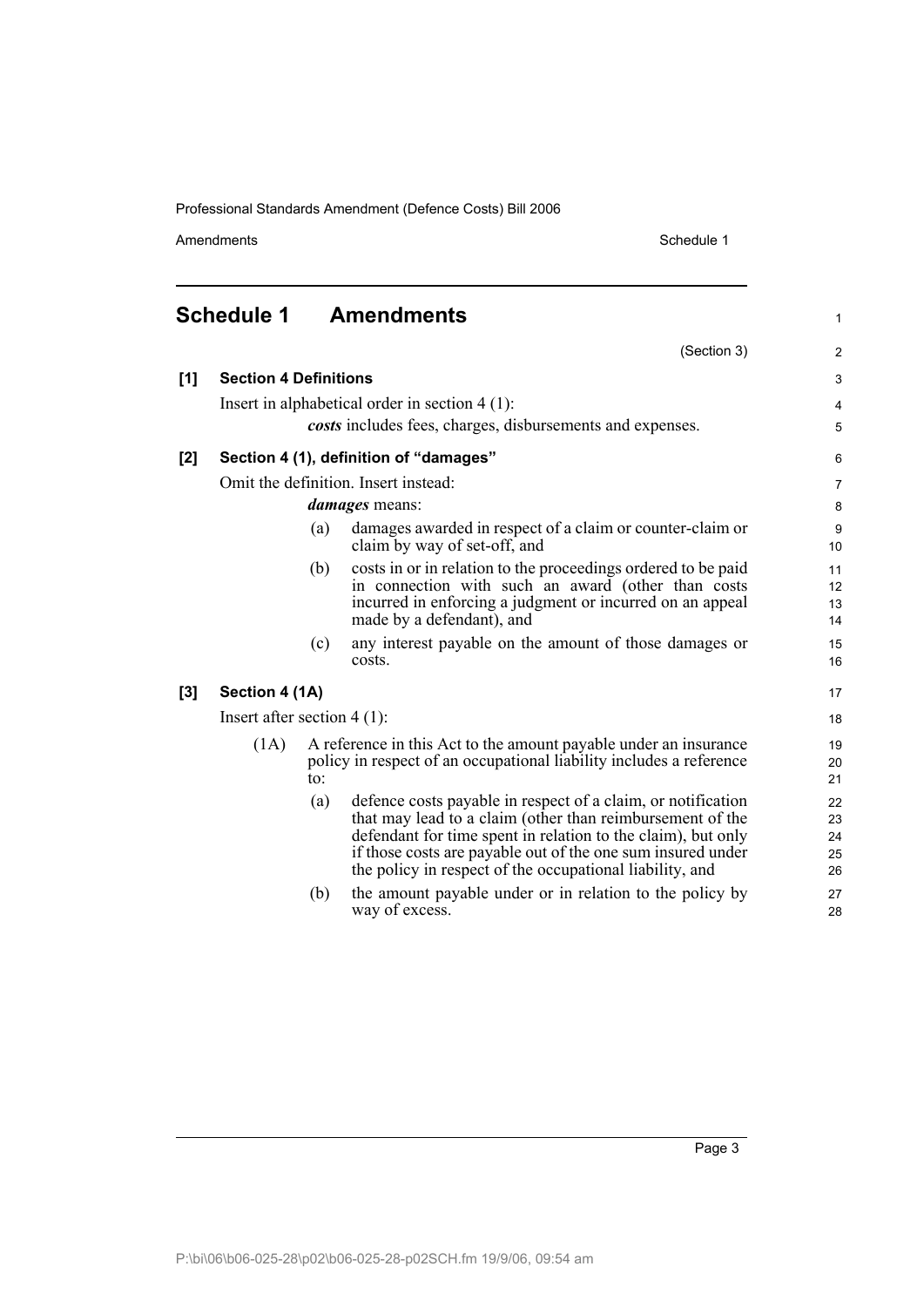Schedule 1 Amendments

| [4] | <b>Section 21</b>                      |                                                                                                                                                                                                                                                                                                                                                                            | 1                                      |  |
|-----|----------------------------------------|----------------------------------------------------------------------------------------------------------------------------------------------------------------------------------------------------------------------------------------------------------------------------------------------------------------------------------------------------------------------------|----------------------------------------|--|
|     | Omit the section. Insert instead:      |                                                                                                                                                                                                                                                                                                                                                                            | $\overline{\mathbf{c}}$                |  |
|     | 21                                     | Limitation of liability by insurance arrangements                                                                                                                                                                                                                                                                                                                          | 3                                      |  |
|     |                                        | A scheme may provide that if a person to whom the scheme<br>applies and against whom a proceeding relating to occupational<br>liability is brought is able to satisfy the court that:                                                                                                                                                                                      | 4<br>5<br>6                            |  |
|     | (a)                                    | the person has the benefit of an insurance policy insuring<br>the person against the occupational liability to which the<br>cause of action relates, and                                                                                                                                                                                                                   | $\overline{7}$<br>8<br>9               |  |
|     | (b)                                    | the amount payable under the policy in respect of that<br>occupational liability is not less than the amount of the<br>monetary ceiling specified in the scheme in relation to the<br>class of person and the kind of work to which the cause of<br>action relates,                                                                                                        | 10<br>11<br>12<br>13<br>14             |  |
|     |                                        | the person is not liable in damages in relation to that cause of<br>action above the amount of that monetary ceiling.                                                                                                                                                                                                                                                      | 15<br>16                               |  |
| [5] | assets                                 | Section 22 Limitation of liability by reference to amount of business                                                                                                                                                                                                                                                                                                      | 17<br>18                               |  |
|     | occurred" from section 22 (a).         | Omit "at the time at which the act or omission giving rise to the cause of action                                                                                                                                                                                                                                                                                          | 19<br>20                               |  |
| [6] | Section 22 (b) (ii)                    |                                                                                                                                                                                                                                                                                                                                                                            | 21                                     |  |
|     | Omit the subparagraph. Insert instead: |                                                                                                                                                                                                                                                                                                                                                                            |                                        |  |
|     | (i)                                    | the net current market value of the business assets<br>and the amount payable under the policy in respect<br>of that occupational liability, if combined, would<br>total an amount that is not less than the amount of<br>the monetary ceiling specified in the scheme in<br>relation to the class of person and the kind of work<br>to which the cause of action relates, | 23<br>24<br>25<br>26<br>27<br>28<br>29 |  |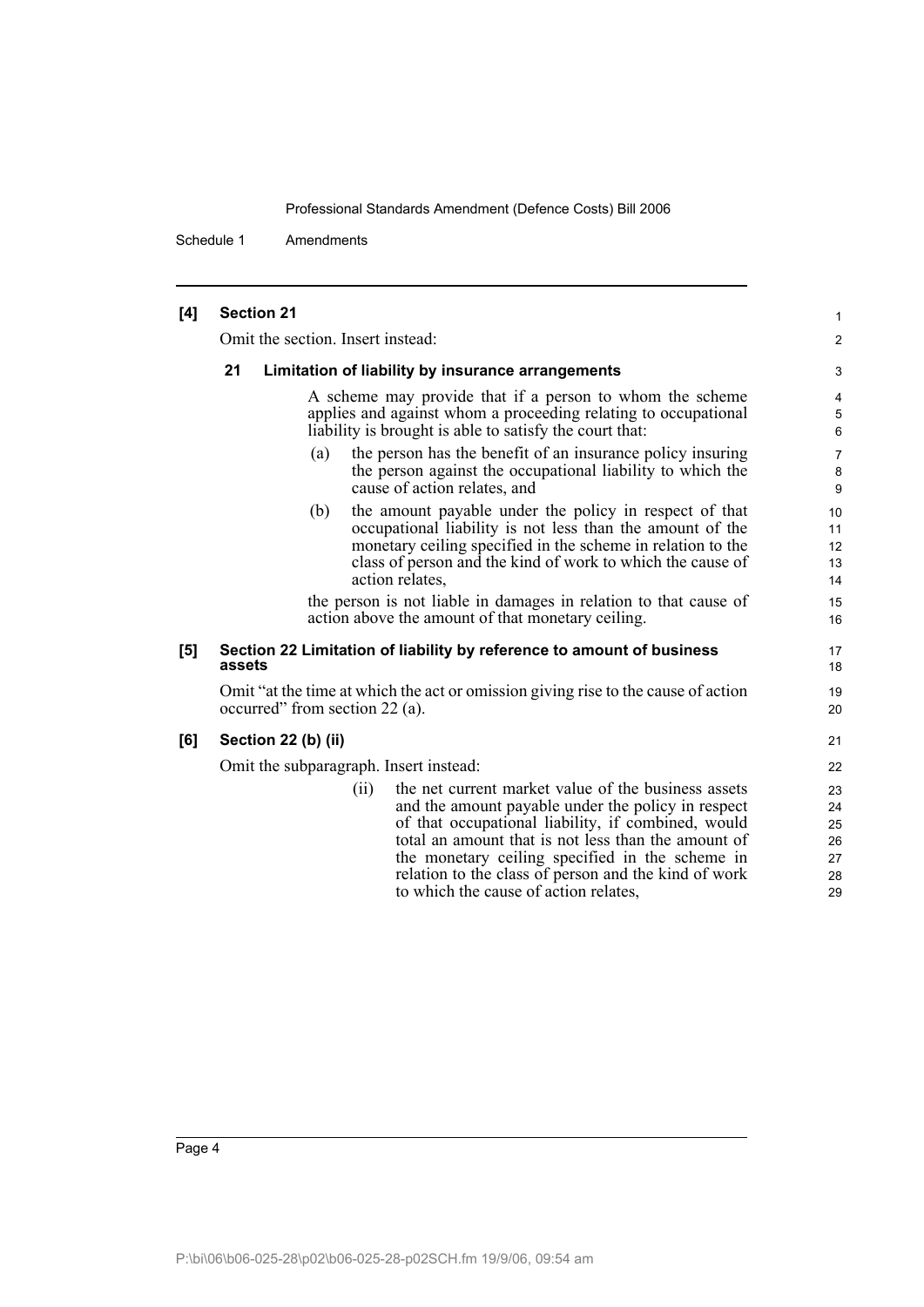Amendments Schedule 1

| [7]    | Section 23 Limitation of liability by multiple of charges                                                                                                                                                                                                                                                                                                                                                                                                                                                                                                                                                                                                                                                                                                                                                                                                                                              | 1                                                                          |  |
|--------|--------------------------------------------------------------------------------------------------------------------------------------------------------------------------------------------------------------------------------------------------------------------------------------------------------------------------------------------------------------------------------------------------------------------------------------------------------------------------------------------------------------------------------------------------------------------------------------------------------------------------------------------------------------------------------------------------------------------------------------------------------------------------------------------------------------------------------------------------------------------------------------------------------|----------------------------------------------------------------------------|--|
|        | Omit section 23 $(1)$ (a) $(ii)$ . Insert instead:                                                                                                                                                                                                                                                                                                                                                                                                                                                                                                                                                                                                                                                                                                                                                                                                                                                     | $\overline{\mathbf{c}}$                                                    |  |
|        | under which the amount payable in respect of that<br>(ii)<br>occupational liability is not less than an amount (the<br>limitation amount), being a reasonable charge for<br>the services provided by the person or which the<br>person failed to provide and to which the cause of<br>action relates, multiplied by the multiple specified<br>in the scheme in relation to the class of person and<br>the kind of work to which the cause of action relates,<br>or                                                                                                                                                                                                                                                                                                                                                                                                                                     | 3<br>4<br>5<br>6<br>7<br>8<br>9<br>10<br>11                                |  |
| [8]    | Section 23 (1) (c) (ii)                                                                                                                                                                                                                                                                                                                                                                                                                                                                                                                                                                                                                                                                                                                                                                                                                                                                                | 12                                                                         |  |
|        | Omit the subparagraph. Insert instead:                                                                                                                                                                                                                                                                                                                                                                                                                                                                                                                                                                                                                                                                                                                                                                                                                                                                 |                                                                            |  |
|        | the net current market value of the assets and the<br>(ii)<br>amount payable under the policy in respect of that<br>occupational liability, if combined, would total an<br>amount that is not less than the limitation amount,                                                                                                                                                                                                                                                                                                                                                                                                                                                                                                                                                                                                                                                                         | 14<br>15<br>16<br>17                                                       |  |
| [9]    | <b>Section 26A</b>                                                                                                                                                                                                                                                                                                                                                                                                                                                                                                                                                                                                                                                                                                                                                                                                                                                                                     | 18                                                                         |  |
|        | Insert after section 26:                                                                                                                                                                                                                                                                                                                                                                                                                                                                                                                                                                                                                                                                                                                                                                                                                                                                               | 19                                                                         |  |
|        | 26A<br>Liability in damages not reduced to below relevant limit                                                                                                                                                                                                                                                                                                                                                                                                                                                                                                                                                                                                                                                                                                                                                                                                                                        | 20                                                                         |  |
|        | The liability in damages of a person to whom a scheme applies is<br>not reduced below the relevant limitation imposed by a scheme<br>in force under this Act because the amount available to be paid to<br>the claimant under the insurance policy required for the purposes<br>of this Act in respect of that liability is less than the relevant<br>limitation.<br>Note. Section 4 (1A) permits a defence costs inclusive policy for the<br>purposes of this Act, which may reduce the amount available to be paid<br>to a client in respect of occupational liability covered by the policy.<br>Section 26A makes it clear that this does not reduce the cap on the<br>liability of the scheme participant to the client, and accordingly the<br>scheme participant will continue to be liable to the client for the amount<br>of any difference between the amount payable to the client under the | 21<br>22<br>23<br>24<br>25<br>26<br>27<br>28<br>29<br>30<br>31<br>32<br>33 |  |
|        | policy and the amount of the cap.                                                                                                                                                                                                                                                                                                                                                                                                                                                                                                                                                                                                                                                                                                                                                                                                                                                                      | 34                                                                         |  |
| $[10]$ | Section 28 Limit of occupational liability by schemes                                                                                                                                                                                                                                                                                                                                                                                                                                                                                                                                                                                                                                                                                                                                                                                                                                                  | 35                                                                         |  |
|        | Omit "at the time of the relevant act or omission" from section 28 (2).                                                                                                                                                                                                                                                                                                                                                                                                                                                                                                                                                                                                                                                                                                                                                                                                                                | 36                                                                         |  |
|        | Insert instead "at the time at which the act or omission giving rise to the cause<br>of action concerned occurred".                                                                                                                                                                                                                                                                                                                                                                                                                                                                                                                                                                                                                                                                                                                                                                                    | 37<br>38                                                                   |  |
|        |                                                                                                                                                                                                                                                                                                                                                                                                                                                                                                                                                                                                                                                                                                                                                                                                                                                                                                        |                                                                            |  |

Page 5